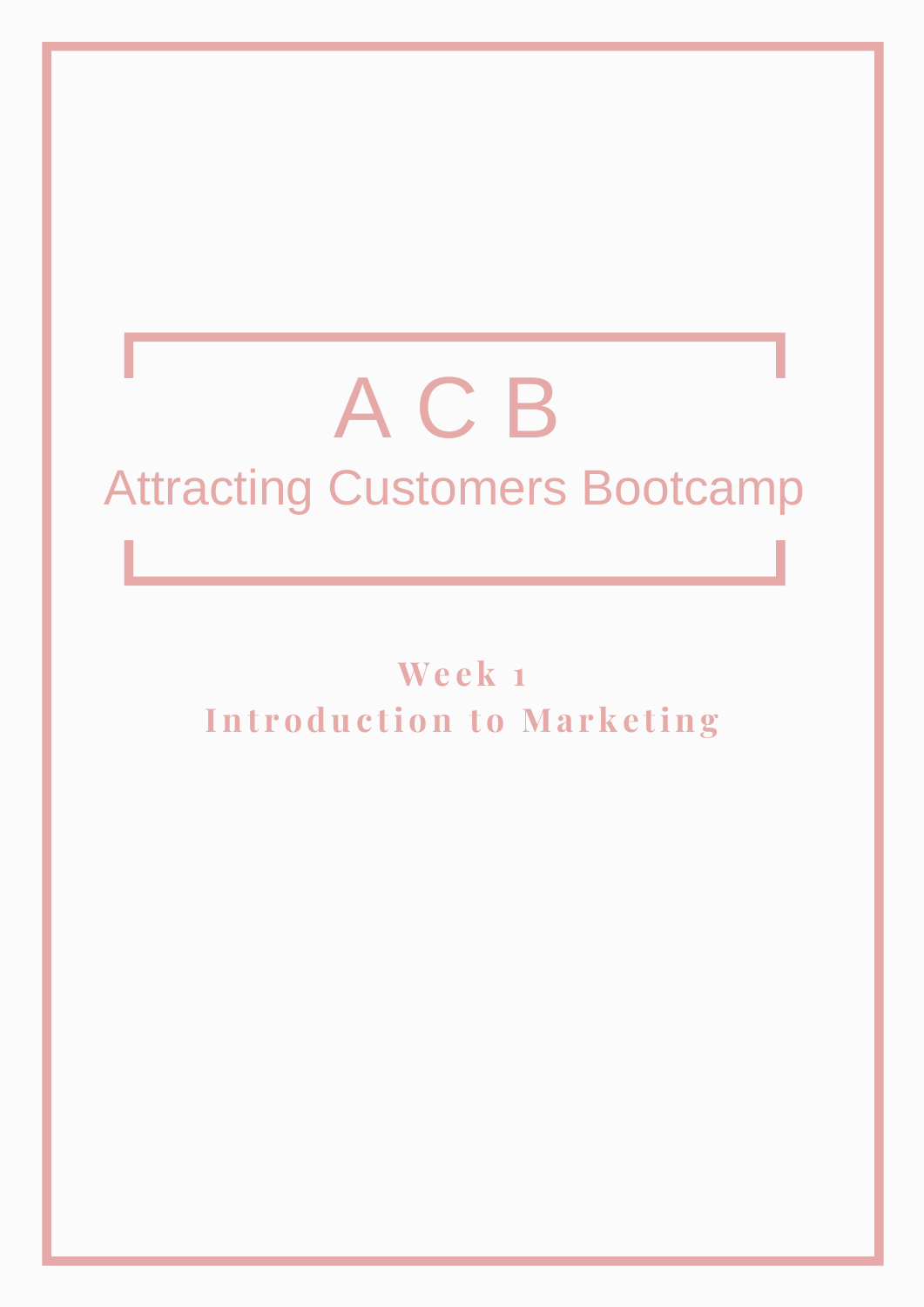## **We l c ome t o the A C B C our s e - Att r a c ting C us t ome r s Bo o t c amp**

I am so excited to have you here and to help you grow your business. Whether your business is a light bulb idea in your head, or you have been in business for years- this course will give you the tools for success.

Over the next 10 weeks I will share with you easy to follow strategies that I have used to grow my own 2 hugely successful businesses.

Before we get started I wanted to let you know how to use the workbooks within the course.

Each week there will be at least one video lesson, and a new workbook. The workbooks will cover everything we have gone over in the video I know some people prefer to just work through a workbook.

The workbooks will give you the opportunity to complete the questions asked in the videos and jot down any thoughts related to your business or the course.

Each question will be surrounded by a box outline.

Don't forget to join and use the Facebook group where I will visit once a week to answer any queries or questions. The group can be found here: https://www.facebook.com/groups/819638681826738/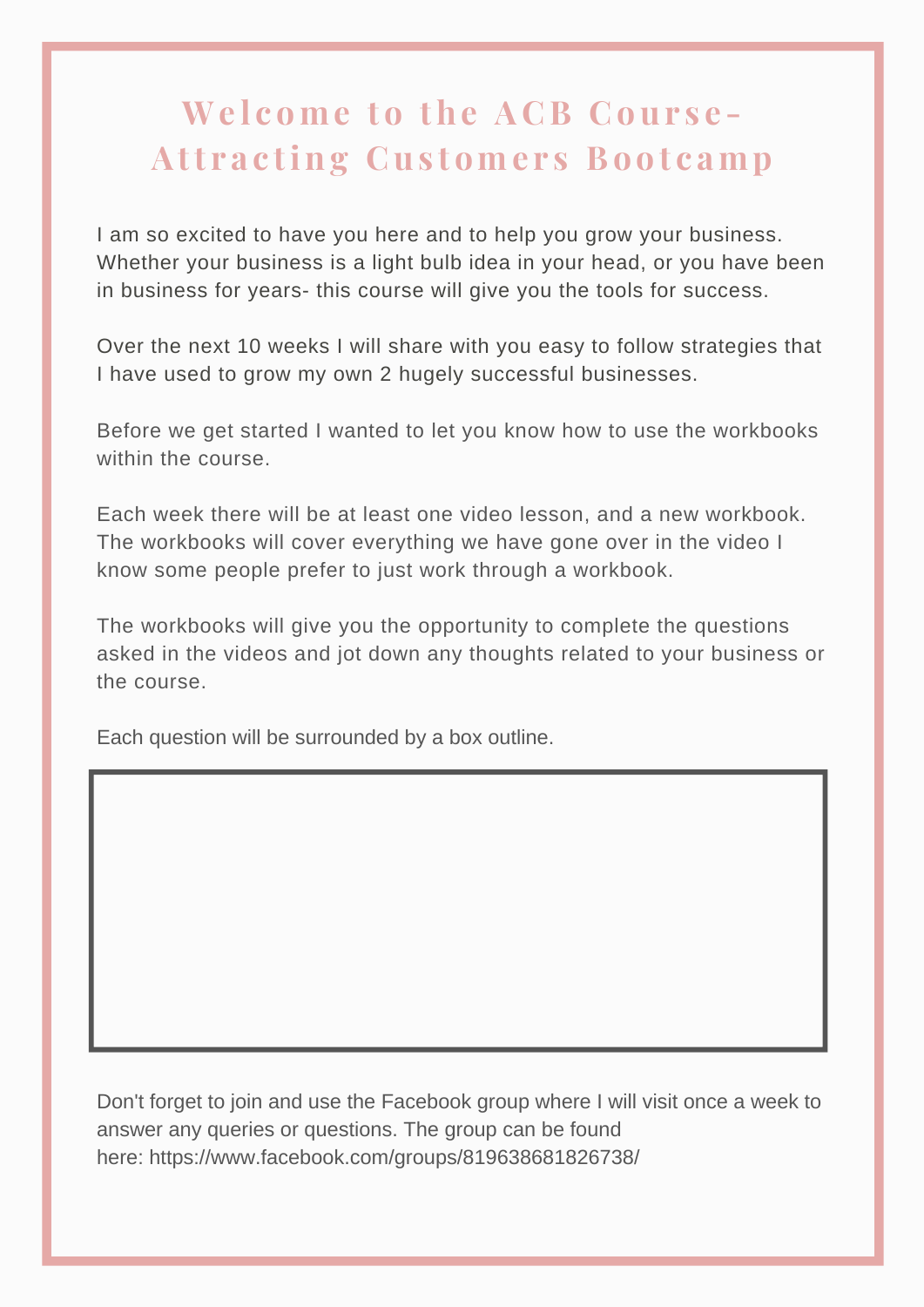## **We e k 1**

## **Int r o duc ti on t o Ma r k e ting**

Before we get started let's look at what we you will get from the ACB course:

- Understand what marketing is
- Understand how marketing can benefit you
- Understand your client completely
- Learn how to identify the best products or services to increase sales
- Identify the best way to promote your products
- Discover how you can give your customers the best experience
- Work out how you can stand our from your competitors
- Create a realistic and relevant marketing strategy

This week we will focus on the first two learning outcomes:

- Understand what marketing is
- Understand how marketing can benefit you.

Shall we begin?

### **What is marketing?**

Let's start by considering what marketing means to you

**What marketing means to me?**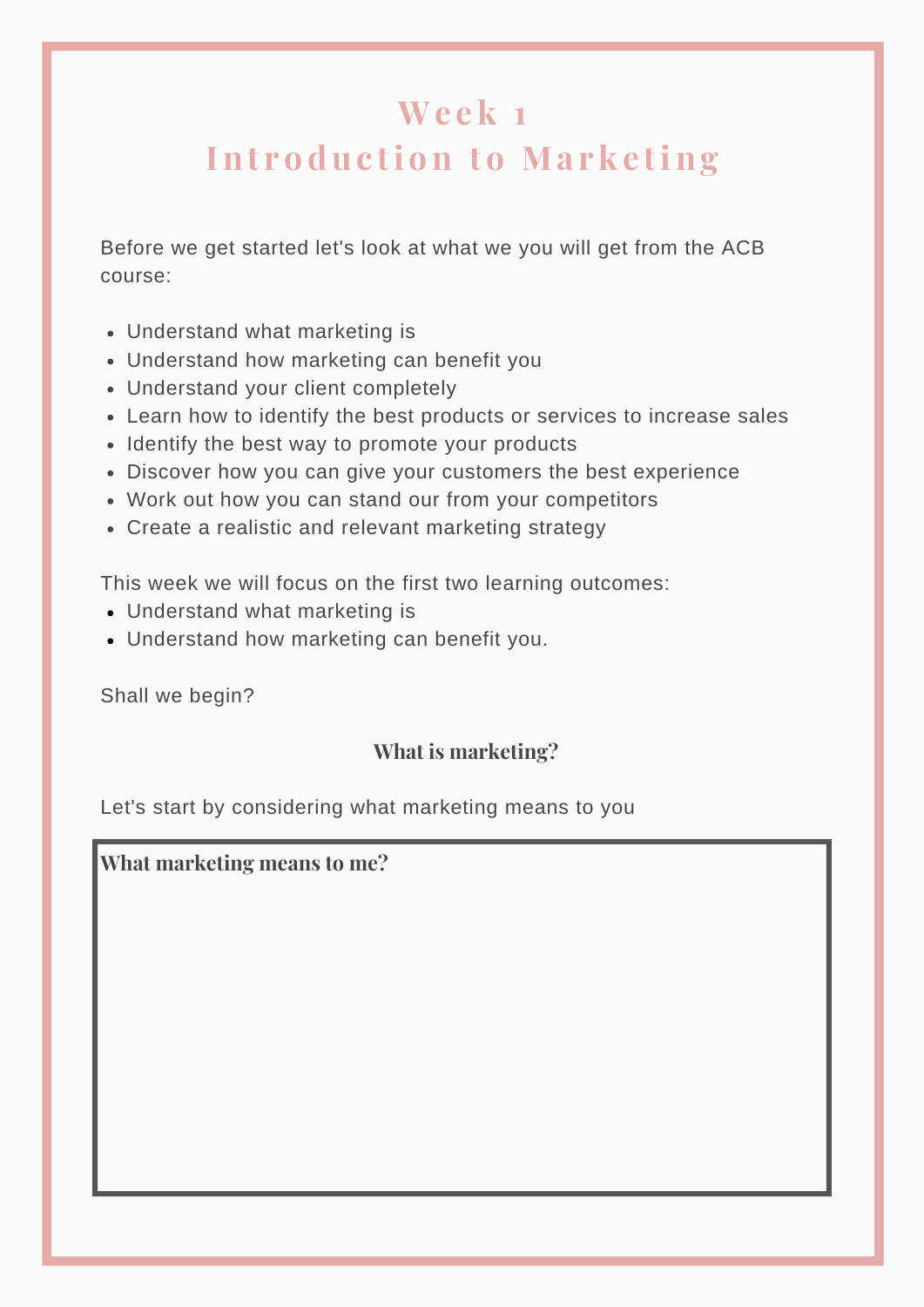Now whatever you have listed, you have most likely covered some aspects of marketing, as marketing covers all of these things:

Ideal Client Product Place Customer Experience Reviews People **Service** Hierarchy of Needs Social Media Instagram Facebook **Offline** Publishing Ad copy

Product Management Green marketing Product life cycle Marketing Strategy Awareness Copy Budgets Lead nurturing Email campaigns **Webinars** Reviews Google Adwords Advocacy

Lead generation Video Cost plus pricing Online Language Adverts TV Competition Market research Marketing Methods Positioning Branding Word of Mouth Gen Z

And there are hundreds of definitions of marketing including:

*"Marketing refers to activities undertaken by a company to promote the buying or selling of a product or service. Marketing includes advertising, selling, and delivering products to consumers or other businesses."* Investopedia

*"Marketing is the activity, set of institutions, and processes for creating, communicating, delivering, and exchanging offerings that have value for customers, clients, partners, and society at large"* American Marketing Association

*"The management process responsible for identifying, anticipating and satisfying customer requirements profitably"* Chartered Institute of Marketing

It seems a little overwhelming doesn't it? But marketing is actually quite simple.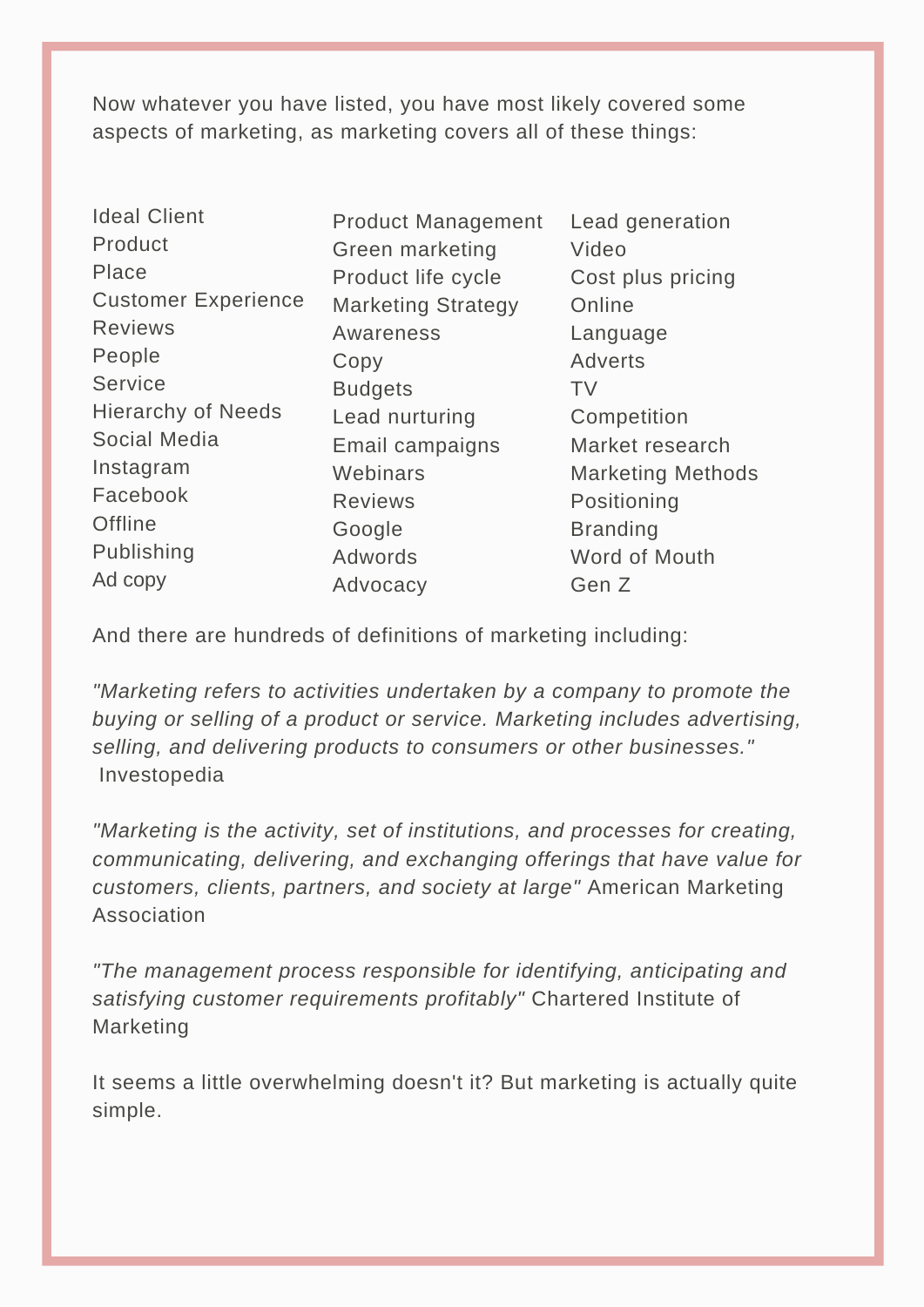Marketing can be broken down into three simple stages.

- 1. You need to work out your customer wants
- 2. You need a service or product that meets their needs
- You need to tell your customers about your product or service to sell 3. to them and make a profit

And those three stages show you why marketing is so important. After all you can't sell things without customers, and you can't sell things that people don't want.

### **The 7 P's - A useful marketing formula**

As you can see marketing is about so much more than just promotion, it impacts every aspect of your business including:

The **Products** your customers buy How you **price** your products The **places** you sell your product How you **promote** your products Any **physical evidence** or aspect of products e.g. packaging The **people** involved in your customers purchase The **processes** you have in place to sell your products

These 7 p's (Products, Price, Place, Promotions, Physical Evidence, People and Processes) form the 7 P's of Marketing- a way of evaluating everything you do in business to ensure success. We will look at each of these in the coming weeks.

#### **Internal vs External**

It is vital that you consider every aspect of your business from your customers point of view. This is the key to owning a successful business.

Look at what two successful business owners state about customers:

*"Clients do not come first. Employees come first. If you take care of your employees, they will take care of the clients."* Sir Richard Branson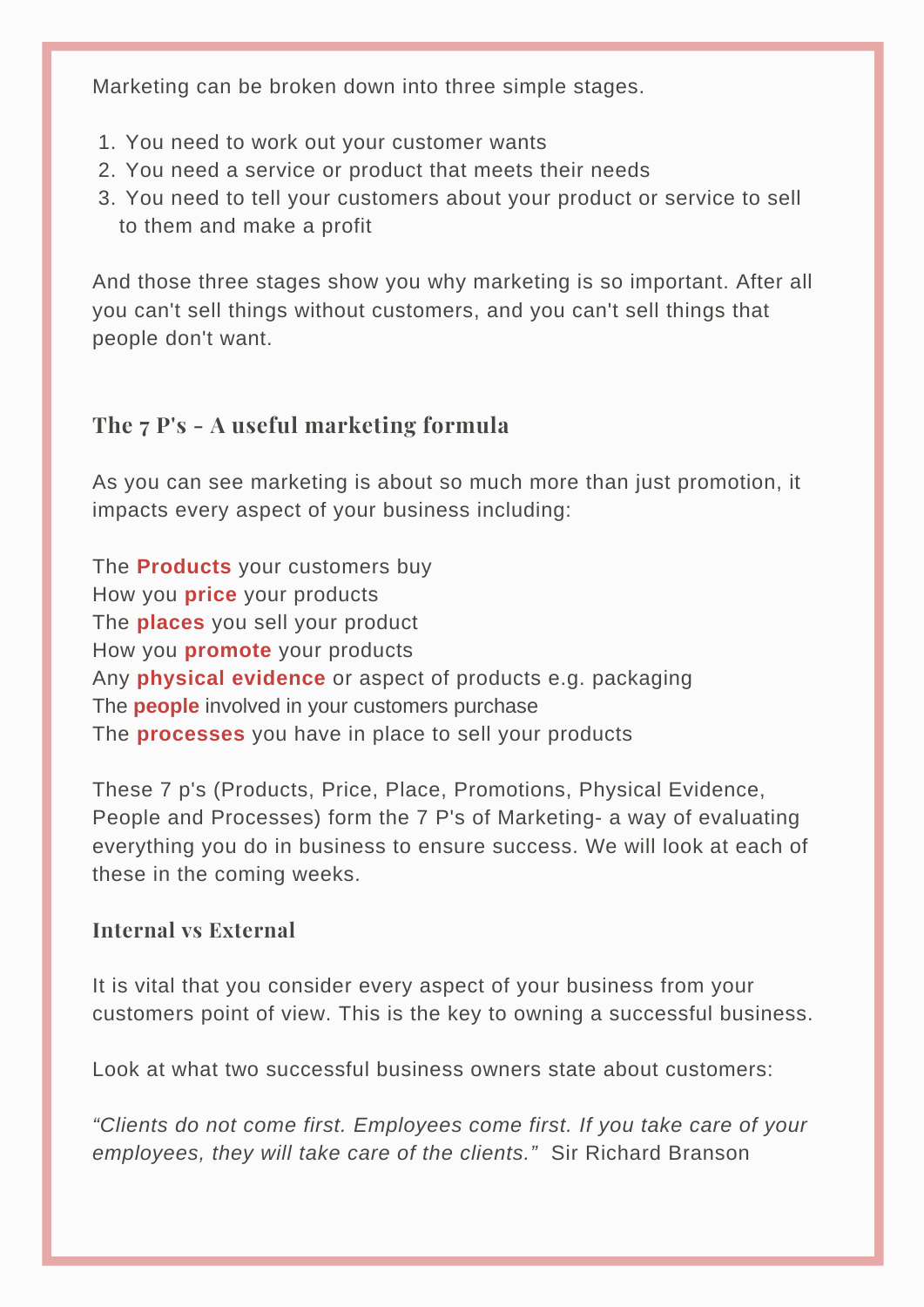*"Some people say, "Give the customers what they want." But that's not my approach. Our job is to figure out what they're going to want before they do. I think Henry Ford once said, "If I'd asked customers what they wanted, they would have told me, 'A faster horse!'* Steve Jobs

Both are successful businessmen and both highlight the importance of focusing on customers. Sir Richard Branson wants his employees to take care of customers and Steve Jobs wants to anticipate customers needs.

*Look at your business externally from your customers point of view, not internally from your point of view*

**Spend a few minutes now considering whether you have looked at each of the 7 P's (Products, Pricing, Places, Promotions, Physical Evidence, People and Processes) in terms of you or your customer?**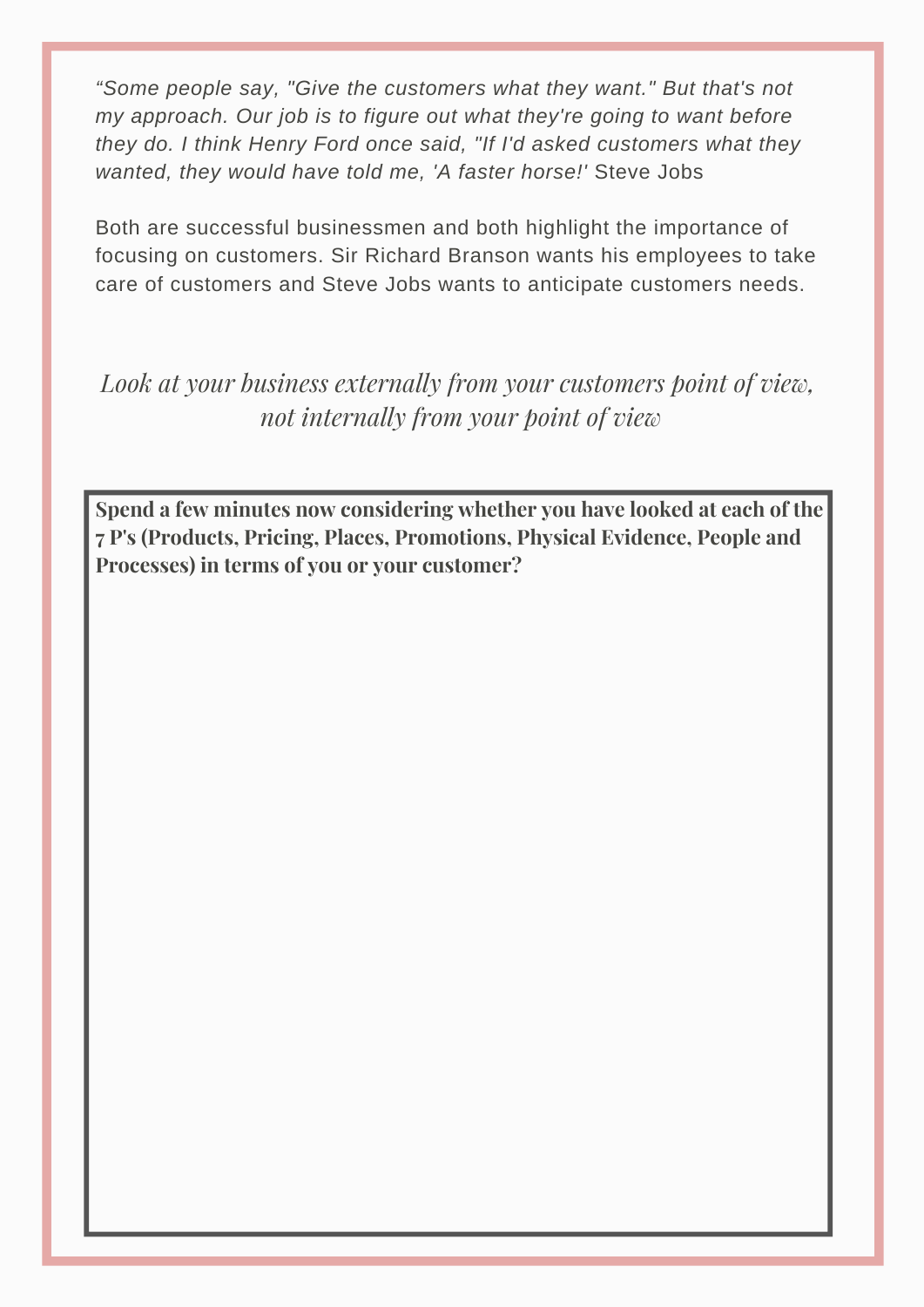Now we have looked at what marketing is, let's consider why you need marketing?

#### **Why I need marketing?**

My favourite marketing related quote which shows why you need marketing in every business regardless of size is:

*"Marketing is what you say and how you say it when you want to explain how awesome your product is and why people should buy it."* Michael Brenner

You wouldn't buy 100 items with the intention of selling and let them sit at home would you? As a business owner you want to sell, and to sell you need to satisfy a need.

Marketing ensures every action you take helps you attract customers and sell to them.

It's pretty important right?

Some other benefits of marketing include:

- Finding out what customers need
- Understanding how customers buy, and what will stop them buying
- Making informed decisions about products, prices and promotions which will help you attract customers
- Building trust with current customers to keep them coming back

*All this leads to helping more people & increasing your sales*

**What do you want from marketing?**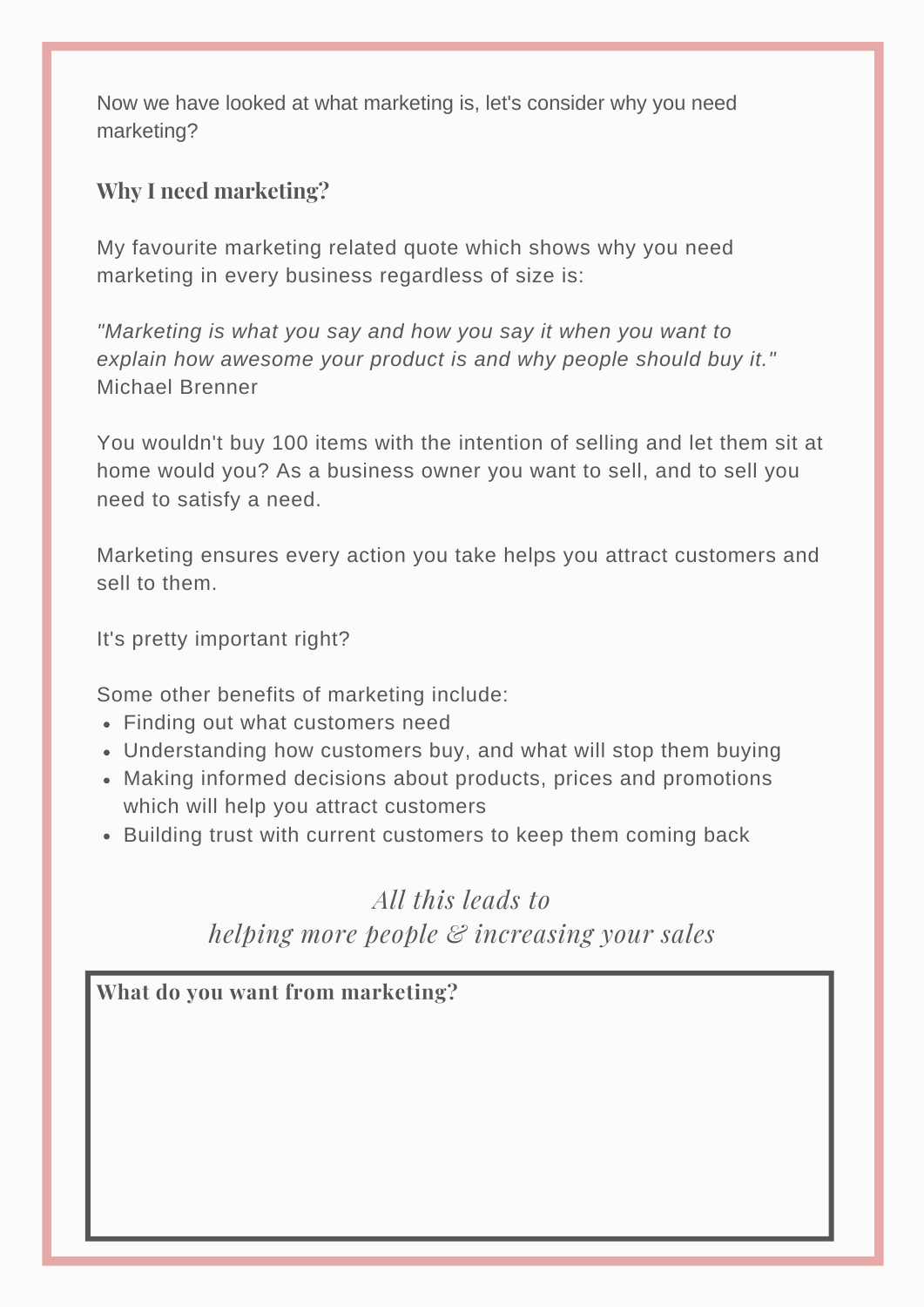#### **Customers**

One of the first steps to successful marketing is to work out what your customer wants.

#### **Customers Needs- Maslow's Heirachy of Needs**

As humans we have to be motivated to do anything- we have a need which sets in motion an action to achieve a goal.

For example you started this course because you recognised you needed to build your business to achieve the success you need.

You may buy a phone because you need something more than your current phone can give you.

Abraham Maslow in his 1943 paper "A Theory of Human Motivation" in Psychological Review devised 5 categories of human motives, and without even working out your ideal customer it is worthwhile identifying which need your product or service relates too.

The five levels of needs are:

- Physiological- everything you need to survive, e.g. food or drink. 1.
- 2. Safety- protection from the unpredictable e.g. illness, accidents
- 3. Belongingness and Love- the desire to be accepted by those we are close too. The popularity of social media is a reflection of this need.
- Esteem and Status- the desire to achieve a high standing in relation to other 4. people.
- 5. Self actualisation- the desire for self fulfilment, in other words achieving everything you are capable for your own sake.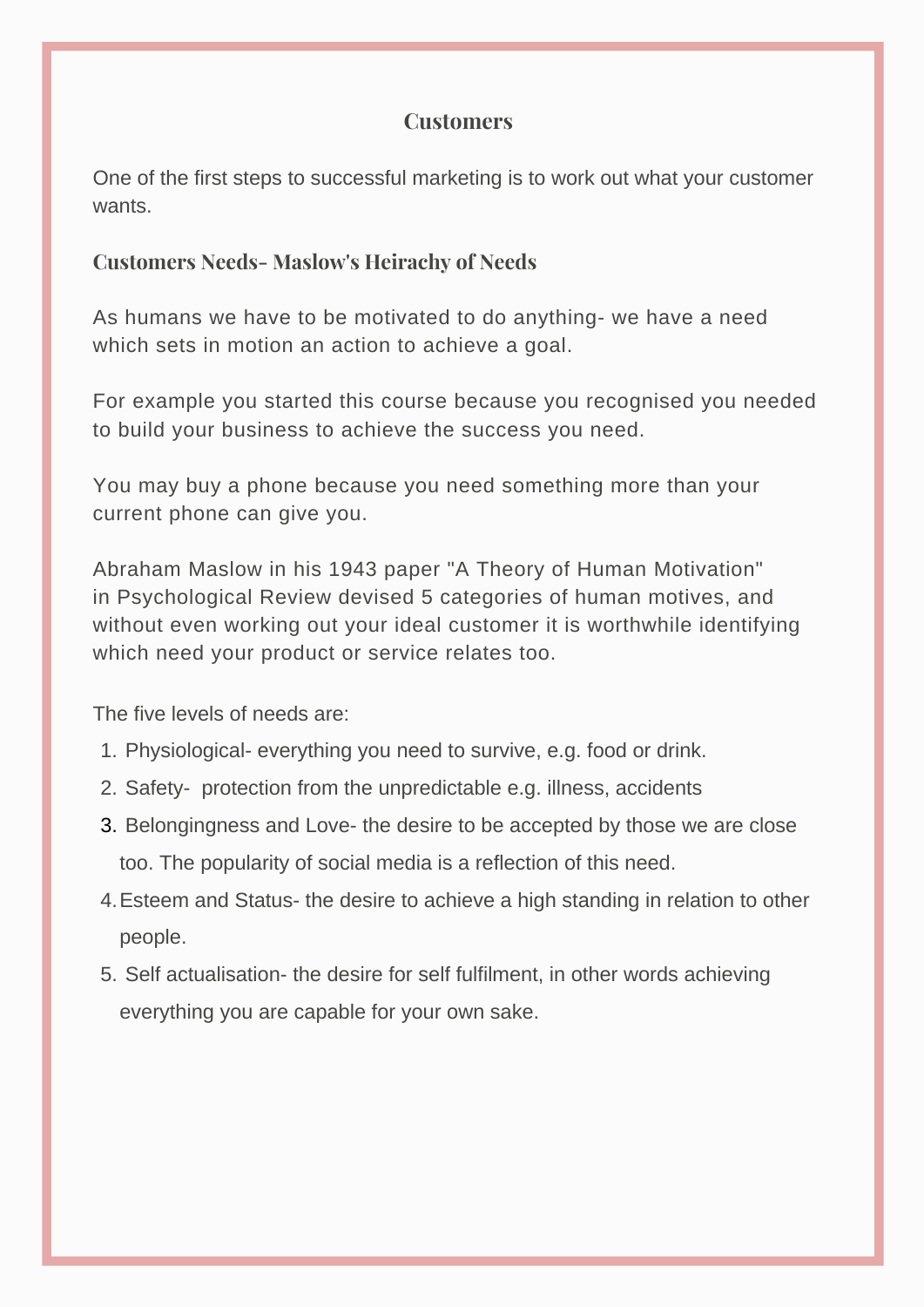

**How I can use Maslow's Heirarchy?**

As business owners we need to identify which motivations and needs our products relate to. If we know what need our product relates to, we can use this in all of our marketing- from social posts to product descriptions

If you own a beauty parlour you can market according to the fourth or fifth level as your client is likely to be driven by the needs of self esteem and realising their potential

If you are selling cars you can market according to the second level if your customer is concerned about safety- you can tell them it is safe for family, and well rated. Or the car can be marketed according to the fourth level if your customer is more concerned about his image.

**What level/s of Maslow's Heirarchy of needs could apply to your products/ services?**